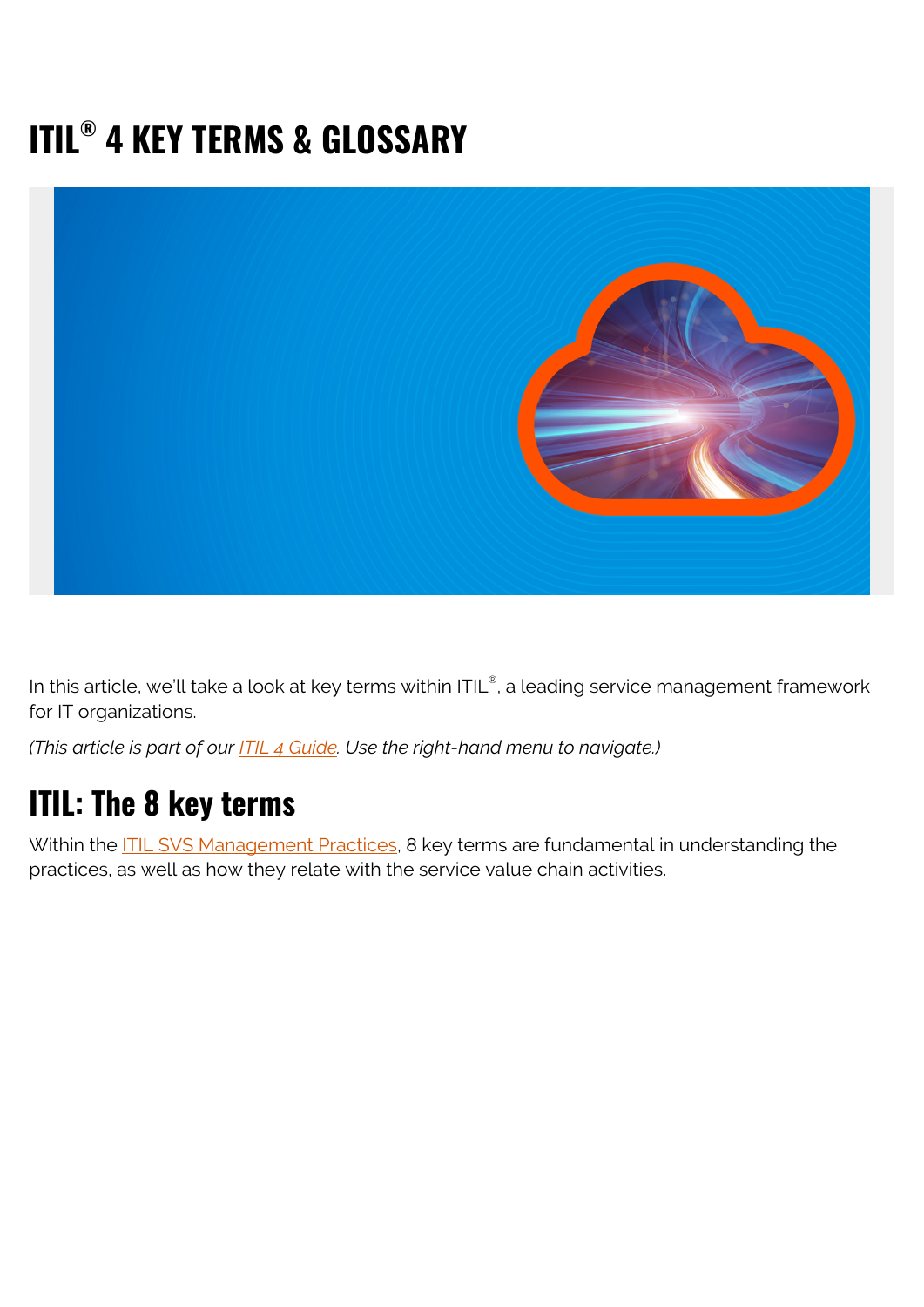| omc                            | <b>ITIL 4 Key Terms</b>                                                                                                                          |
|--------------------------------|--------------------------------------------------------------------------------------------------------------------------------------------------|
| <b>Availability</b>            | • Availability management<br>. The ability of an IT service or other configuration item to perform its agreed<br>function when required.         |
| <b>IT asset</b>                | • IT asset management<br>. Any valuable component that can contribute to the delivery of an IT product<br>or service.                            |
| <b>Event</b>                   | • Monitoring and event management<br>. Any change of state that has significance for the management of a service or<br>other configuration item. |
| <b>Configuration item (CI)</b> | • Service configuration management<br>. Any component that needs to be managed in order to deliver an IT service.                                |
| <b>Change</b>                  | • Change Control<br>. The addition, modification, or removal of anything that could have a direct or<br>indirect effect on services.             |
| <b>Incident</b>                | • Incident Management<br>• An unplanned interruption to a service or reduction in the quality of a service.                                      |
| Problem                        | • Problem Management<br>• A cause, or potential cause, of one or more incidents.                                                                 |
| <b>Known error</b>             | • Problem Management<br>. A problem that has been analyzed but has not been resolved.                                                            |

## **Glossary of common ITIL terms**

Now, let's look at many more words that are part of ITIL. This list will include the eight key terms from above, in alphabetical order.

Note that these key terms are not restricted to their own management practice of origin but apply across multiple practices as a result of value streams and value chain activities. There are many other terms used in ITIL which we will come across in future articles.

## **Acceptance Criteria**

The minimum acceptable requirements of a service component that must be fulfilled according to defined stakeholder expectations.

## **(IT) Asset**

Any valuable component that can contribute to the delivery of an IT product or service.

## **Availability**

The ability of an IT service or other configuration item to perform its agreed function when required.

*(Learn more about [service availability](https://www.bmc.com/blogs/service-availability-calculation-metrics/).)*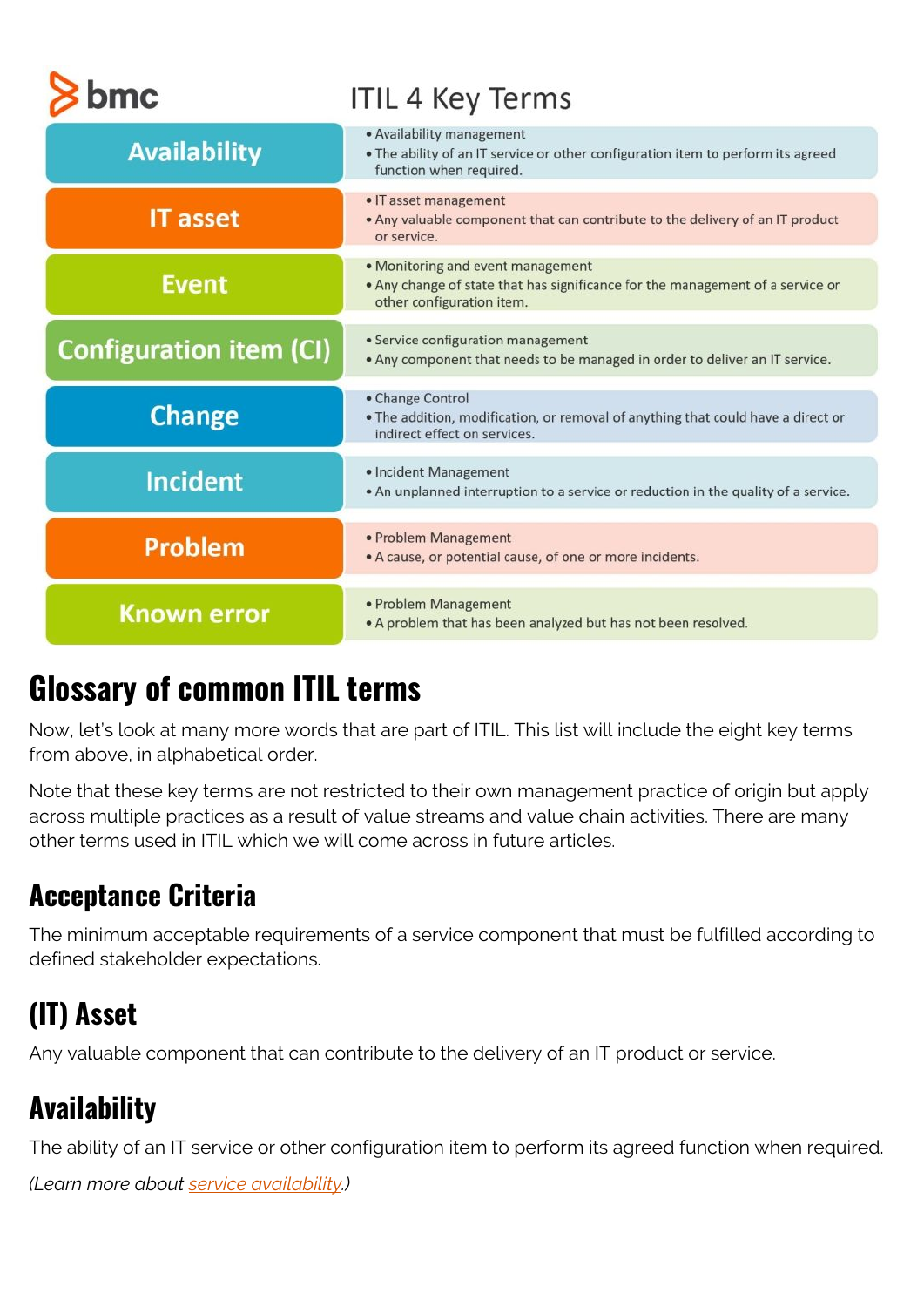## **Change**

The addition, modification, or removal of anything that could have a direct or indirect effect on services.

*(Explore [change enablement](https://www.bmc.com/blogs/itil-change-enablement/) in ITIL 4.)*

## **Change Model**

A framework that can be used to manage any specific type of change that may occur repeatedly.

## **Configuration item (CI)**

Any component that needs to be managed in order to deliver an IT service.

*(Compare [CIs to assets](https://www.bmc.com/blogs/asset-management-vs-configuration-management/).)*

#### **Continual Improvement**

Aligning operations, products and services with strategic business goals on an ongoing basis in context of changing requirements, expectations, challenges and opportunities facing the organization.

*(Read about the [continual improvement activity](https://www.bmc.com/blogs/itil-continual-improvement/).)*

#### **Continuous Deployment**

Continuously deploying the updated code builds into the production environment as all the previous stages in the [software development lifecycle](https://www.bmc.com/blogs/sdlc-software-development-lifecycle/) (SDLC) pipeline have passed.

## **Continuous Integration**

Continuously merging code changes from multiple sources to a central software build system using automation tools, making the updated build ready for delivery into the production environment.

## **Continuous Delivery**

Continuously making all code changes from the updated software build ready for release into the production environment.

## **Control**

Directing the flow of operations to manage risk, fulfil a business objective or follow a framework guideline.

## **Customer Experience (CX)**

The perceived value of functional and emotional interactions of a product or service with the enduser.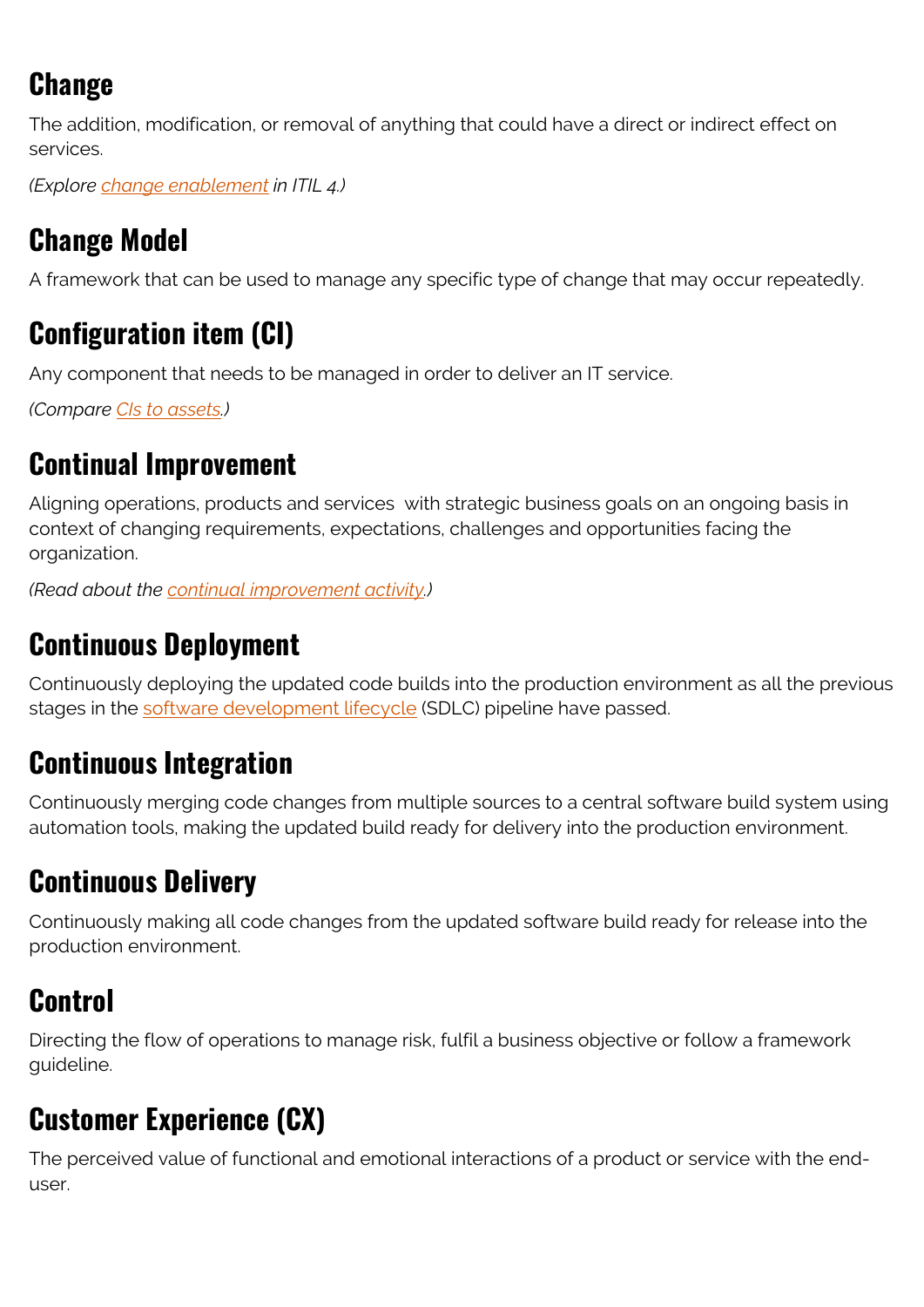## **Design Thinking**

A human-centered cognitive and strategic process used to develop products and services; prioritizing end-user expectations above business goals.

#### **DevOps**

The set of practices, tools and cultural philosophies that combine development and IT operations tasks to deliver high quality software products faster while reducing waste processes in the SDLC pipeline.

#### **Digital Transformation (Dx)**

Modernization of IT to develop new digital business models and reinvent business processes, operations, culture, and end-user experiences.

*(Read our [comprehensive Dx explainer](https://www.bmc.com/blogs/what-is-digital-transformation/).)*

#### **Event**

Any change of state that has significance for the management of a service or other configuration item.

*(Learn about [ITIL event management](https://blogs.bmc.com/itil-event-management/).)*

#### **Feedback Loop**

A model that incorporates the findings or output of a system as one of the input parameters.

#### **Governance**

An operational framework adopted to control and manage operations, risk, and opportunities.

#### **Guiding Principles**

A baseline and definitive set of guidelines applicable to all organizations, despite their varied structure, strategies, goals and circumstances.

*(Know [the 7 Guiding Principles](https://www.bmc.com/blogs/itil-guiding-principles/) of ITIL 4.)*

#### **Identity**

The identification of an entity in an IT system that provides them with appropriate rights and privileges.

## **Incident**

An unplanned interruption to a service or reduction in the quality of a service.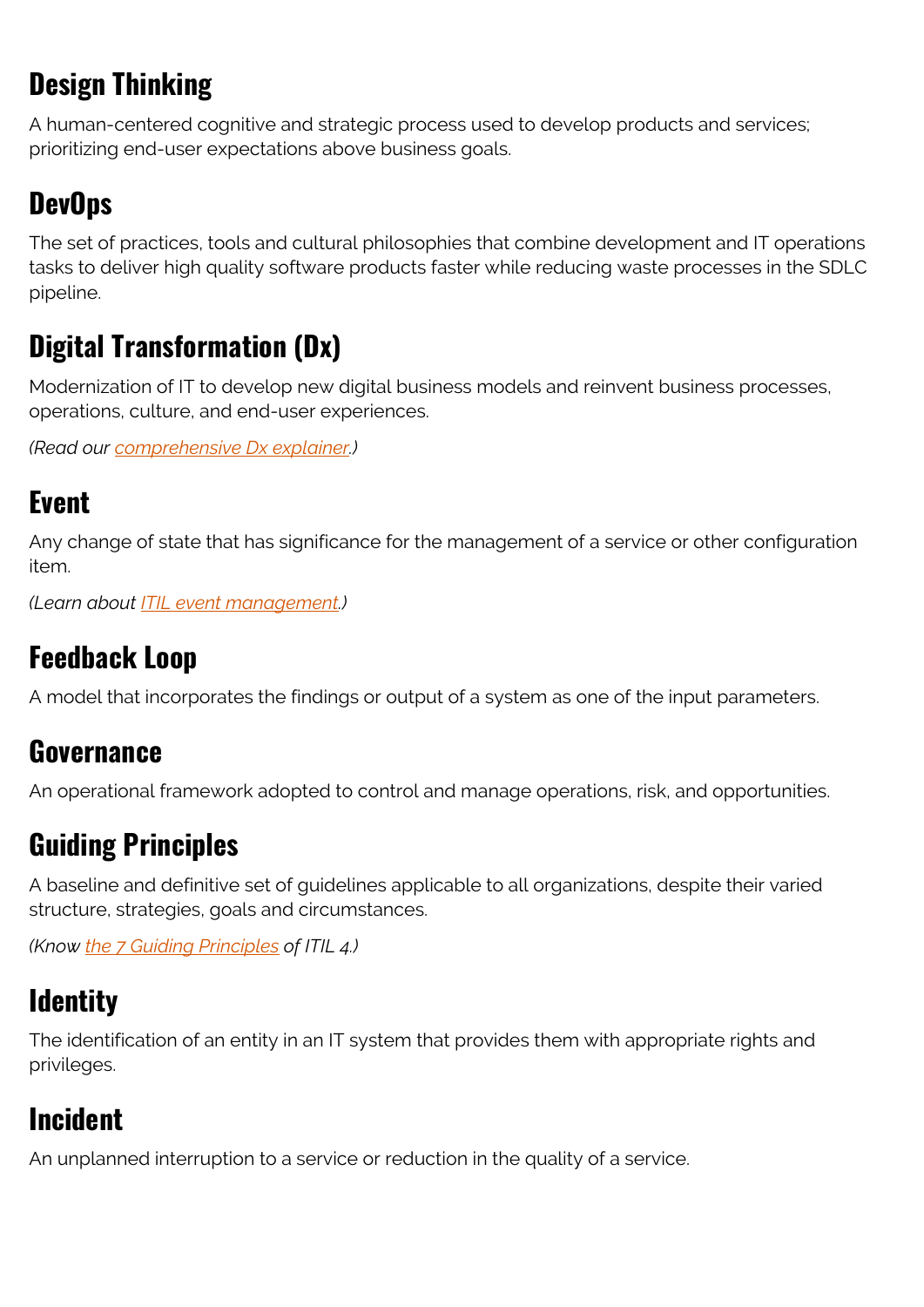#### **Known error**

A problem that has been analyzed but has not been resolved.

#### **Lean**

The idea of optimizing system performance by reducing waste processes and leveraging opportunities for efficiency.

## **Lifecycle**

The full set of recurrent stages through which a project, product, or services transitions over the course of its lifetime.

*(Understand [the ITIL lifecycle](https://blogs.bmc.com/itil-lifecycle/).)*

#### **Maintainability**

The simplicity and convenience of maintaining, modifying, updating, troubleshooting, or replacing a system component.

#### **Maturity**

The measure of dependability, efficiency and effectiveness of a system or functional performance on a business activity.

#### **Mean Time Between Failures (MTBF)**

The average time duration between two successive failures of a system.

#### **Mean Time to Restore (MTTR)**

The average time it takes for a system to restore functionality to optimum levels following a failure incident.

## **Minimum Viable Product (MVP)**

A product depicting the minimum set of features and functionality to satisfy baseline customer expectations and providing the necessary user feedback.

#### **Organizational Resilience**

The ability of an organization to prepare for and respond to a change incident while minimizing the impact as it returns to an optimal performance state following the incident.

#### **Organizational Velocity**

The efficiency and speed of business operations including production times, response to incidents and risks, and  $\frac{1}{\text{adj}\left(\frac{1}{\lambda}\right)}$  in adapting to changing market conditions.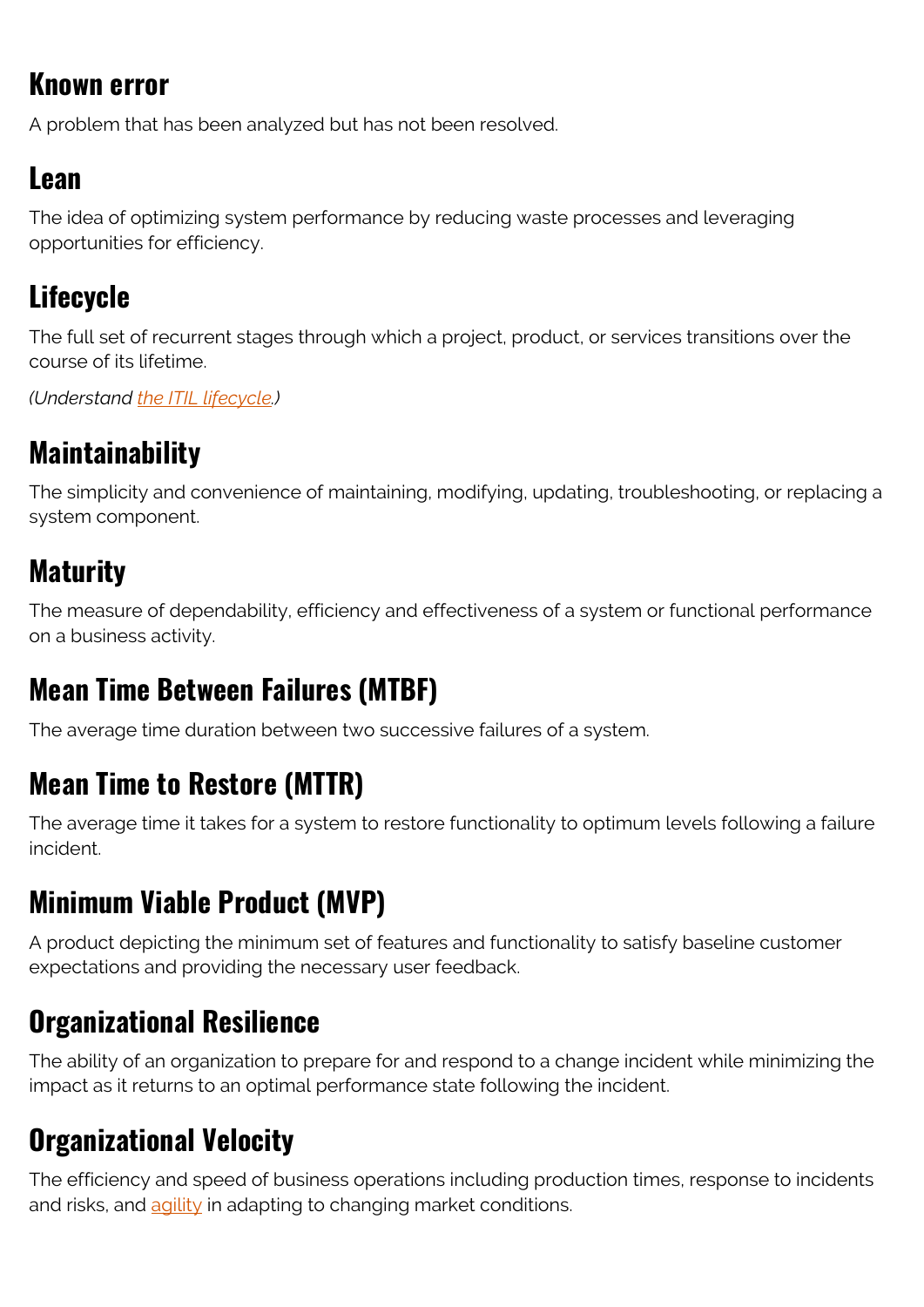## **Problem**

A cause, or potential cause, of one or more incidents.

*(Learn about [reactive vs proactive problem management](https://www.bmc.com/blogs/reactive-vs-proactive-problem-management/).)*

#### **Record**

Documented information describing the tasks performed and results achieved for a certain function or activity.

#### **Release**

A feature, configuration item or service component made available for use in a production environment.

#### **Request for Change**

A formal request for implementation of a change and initiating the necessary change control process.

#### **Risk**

A potential event or uncertainty that can disrupt system performance.

#### **Service Architecture**

A conceptual model that describes the structure, behavior and interactions of a collective set of system components and services.

#### **Service Design Practice**

A set of processes that can deliver capacity for action or functionality to particular users to perform specific activities.

#### **Service Management**

The set of activities performed by an organization to develop, deliver, operate and maintain IT services for its end-users.

#### **Service Value System**

The architecture of ITIL 4 that maps all elements and capabilities necessary to manage a service efficiently and effectively. This model describes the activities and components that work together as a system to deliver value to the IT organization.

*(Learn more about the [service value system](https://www.bmc.com/blogs/itil-service-value-system/).)*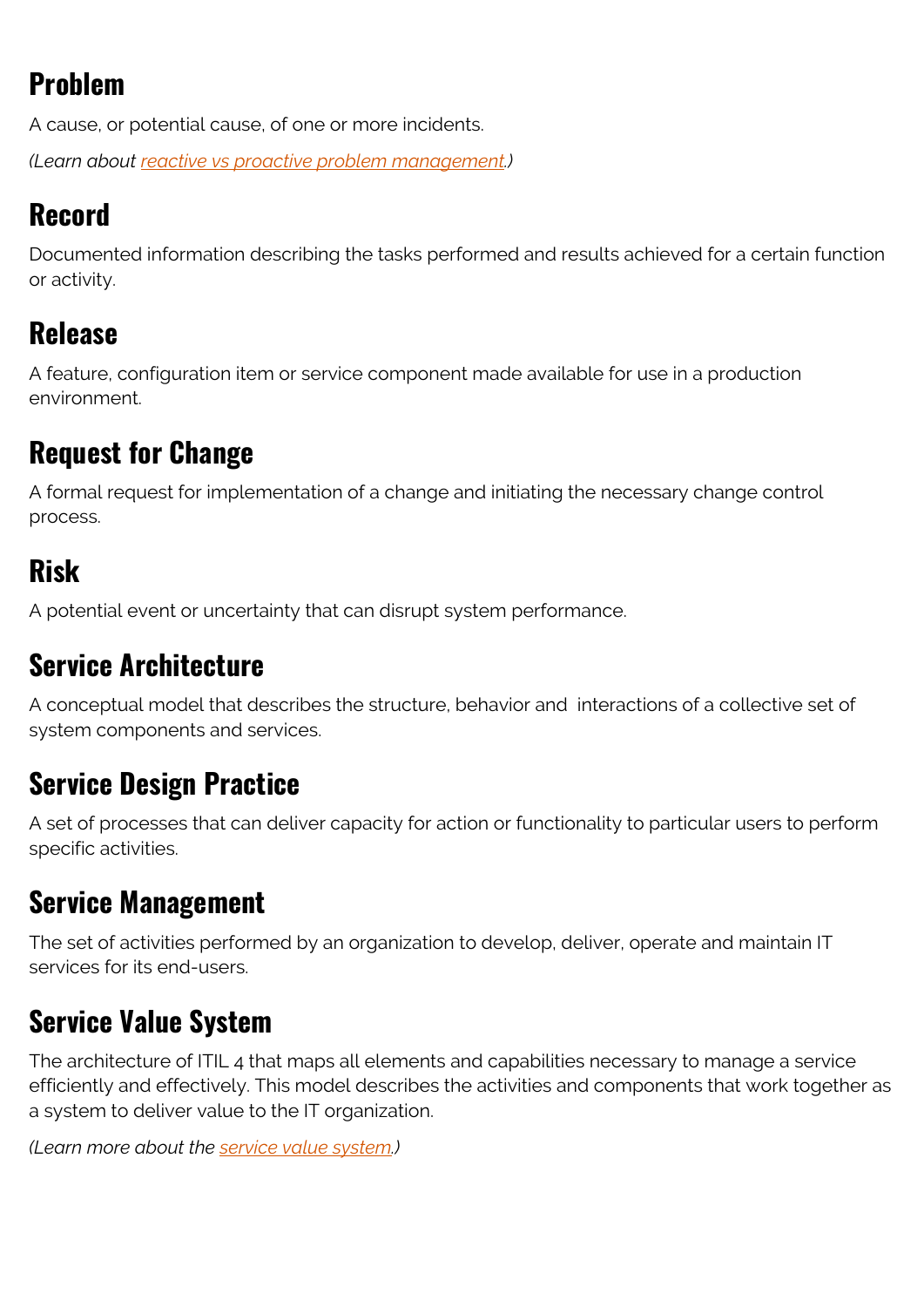## **Specification**

The documented requirements and guidelines for a system, product, configuration item, or services.

#### **Standard Change**

A low-risk and repetitive change activity that is pre-defined and approved by appropriate governing authorities.

#### **System Thinking**

A holistic approach to manage a system or a service organization, accounting for all underlying components, their structure, and interactions with each other.

## **Technical Debt**

A [backlog of tasks](https://www.bmc.com/blogs/technical-debt-explained-the-complete-guide-to-understanding-and-dealing-with-technical-debt/) accumulated over time as alternatives or workaround solutions are implemented instead of resolving the backlog task items.

#### **Throughput**

The measure of work performed by an organization, team, service, or a system over a specific duration of time.

## **Transaction**

A unit of activity or functional task performed between two system components.

## **Utility**

The functionality of a system, service or product aimed at fulfilling a particular requirement. The functionality must support business performance or reduce a constraint, or both.

#### **Validation**

Confirmation of a system performance relative to specified requirements or expectations.

#### **Value Stream**

The set of tasks performed to create and deliver value to the end-user.

#### **Workaround**

A solution that eliminates the impact of a change or incident intended as a temporary replacement to a full resolution expected at a later stage.

## **Related reading**

• [BMC Service Management Blog](https://www.bmc.com/blogs/categories/itsm/)